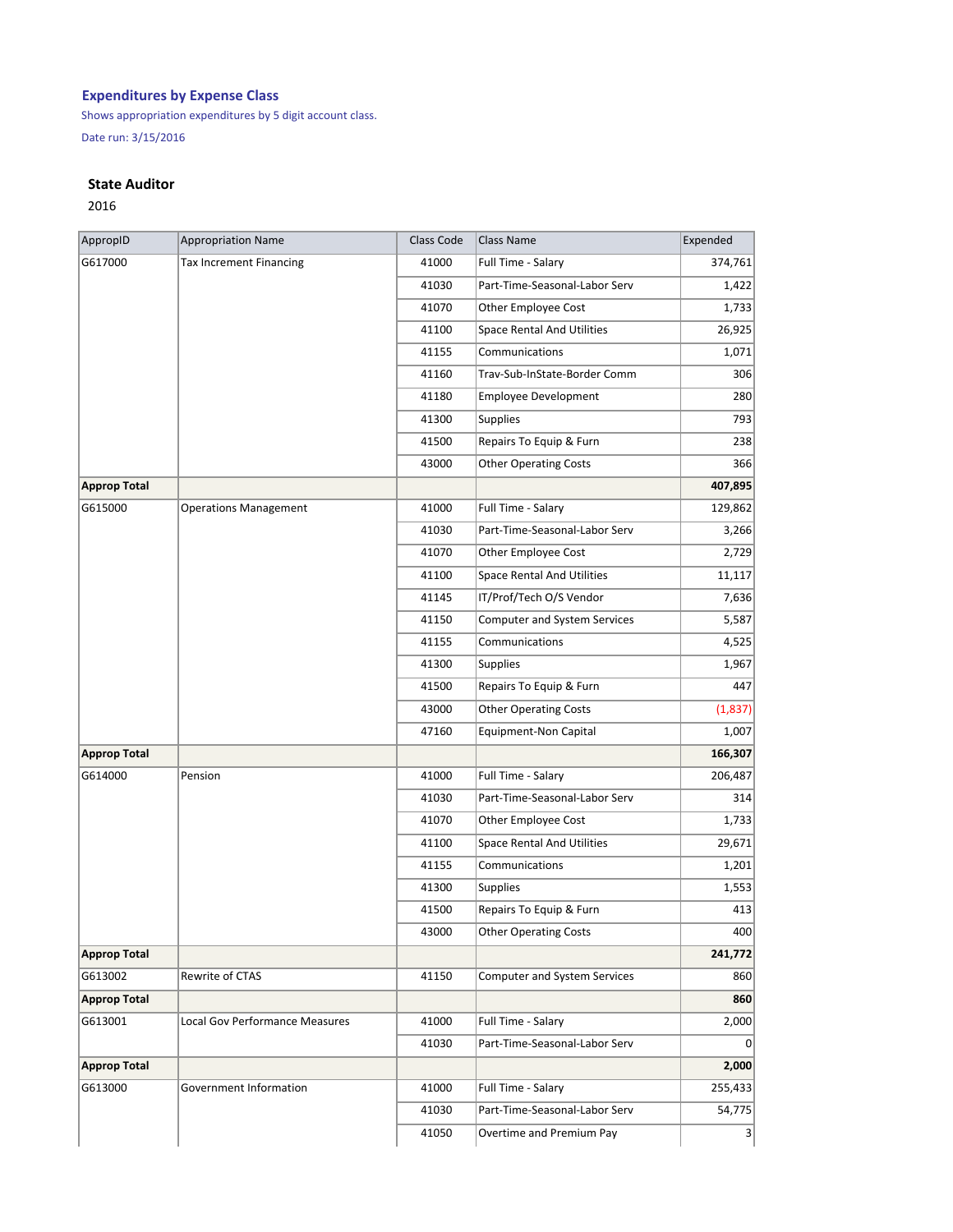|                     |                              | 41070 | <b>Other Employee Cost</b>        | 79        |
|---------------------|------------------------------|-------|-----------------------------------|-----------|
|                     |                              | 41100 | <b>Space Rental And Utilities</b> | 28,614    |
|                     |                              | 41150 | Computer and System Services      | 281       |
|                     |                              | 41155 | Communications                    | 2,400     |
|                     |                              | 41160 | Trav-Sub-InState-Border Comm      | 901       |
|                     |                              | 41300 | <b>Supplies</b>                   | 2,092     |
|                     |                              | 41500 | Repairs To Equip & Furn           | 396       |
|                     |                              | 43000 | <b>Other Operating Costs</b>      | 411       |
| Approp Total        |                              |       |                                   | 345,386   |
| G612000             | Legal/Special Investigations | 41000 | Full Time - Salary                | 190,672   |
|                     |                              | 41030 | Part-Time-Seasonal-Labor Serv     | 28,542    |
|                     |                              | 41070 | Other Employee Cost               | 1,735     |
|                     |                              | 41100 | <b>Space Rental And Utilities</b> | 20,781    |
|                     |                              | 41130 | Prof-Tech Serv-Outside Vend       | 1,490     |
|                     |                              | 41155 | Communications                    | 1,194     |
|                     |                              | 41160 | Trav-Sub-InState-Border Comm      | 71        |
|                     |                              | 41180 | <b>Employee Development</b>       | 3,143     |
|                     |                              | 41300 | Supplies                          | 545       |
|                     |                              | 41500 | Repairs To Equip & Furn           | 531       |
|                     |                              | 43000 | <b>Other Operating Costs</b>      | 362       |
| <b>Approp Total</b> |                              |       |                                   | 249,066   |
| G611800             | All Staff Conferences        | 41000 | Full Time - Salary                | 7,163     |
|                     |                              | 41030 | Part-Time-Seasonal-Labor Serv     | 451       |
|                     |                              | 41155 | Communications                    | 179       |
|                     |                              | 41160 | Trav-Sub-InState-Border Comm      | 595       |
|                     |                              | 41180 | <b>Employee Development</b>       | 7,384     |
|                     |                              | 41300 | <b>Supplies</b>                   | 9         |
|                     |                              | 41500 | Repairs To Equip & Furn           | 89        |
|                     |                              | 43000 | <b>Other Operating Costs</b>      | 12,447    |
| Approp Total        |                              |       |                                   | 28,316    |
| G611001             | <b>Audit Practice</b>        | 41000 | Full Time - Salary                | 3,480,398 |
|                     |                              | 41030 | Part-Time-Seasonal-Labor Serv     | 162,778   |
|                     |                              | 41050 | Overtime and Premium Pay          | 54,369    |
|                     |                              | 41070 | <b>Other Employee Cost</b>        | 12,147    |
|                     |                              |       | <b>Space Rental And Utilities</b> | 161,726   |
|                     |                              | 41100 |                                   |           |
|                     |                              | 41130 | Prof-Tech Serv-Outside Vend       | 7,890     |
|                     |                              | 41145 | IT/Prof/Tech O/S Vendor           | 26,829    |
|                     |                              | 41150 | Computer and System Services      | 47,194    |
|                     |                              | 41155 | Communications                    | 44,671    |
|                     |                              | 41160 | Trav-Sub-InState-Border Comm      | 56,464    |
|                     |                              | 41180 | <b>Employee Development</b>       | 698       |
|                     |                              | 41300 | <b>Supplies</b>                   | 17,137    |
|                     |                              | 41500 | Repairs To Equip & Furn           | 5,926     |
|                     |                              | 43000 | <b>Other Operating Costs</b>      | 14,158    |
|                     |                              | 47160 | Equipment-Non Capital             | 45,346    |
| <b>Approp Total</b> |                              |       |                                   | 4,137,733 |
| G611000             | <b>Audit Practice</b>        | 41000 | Full Time - Salary                | 47,768    |